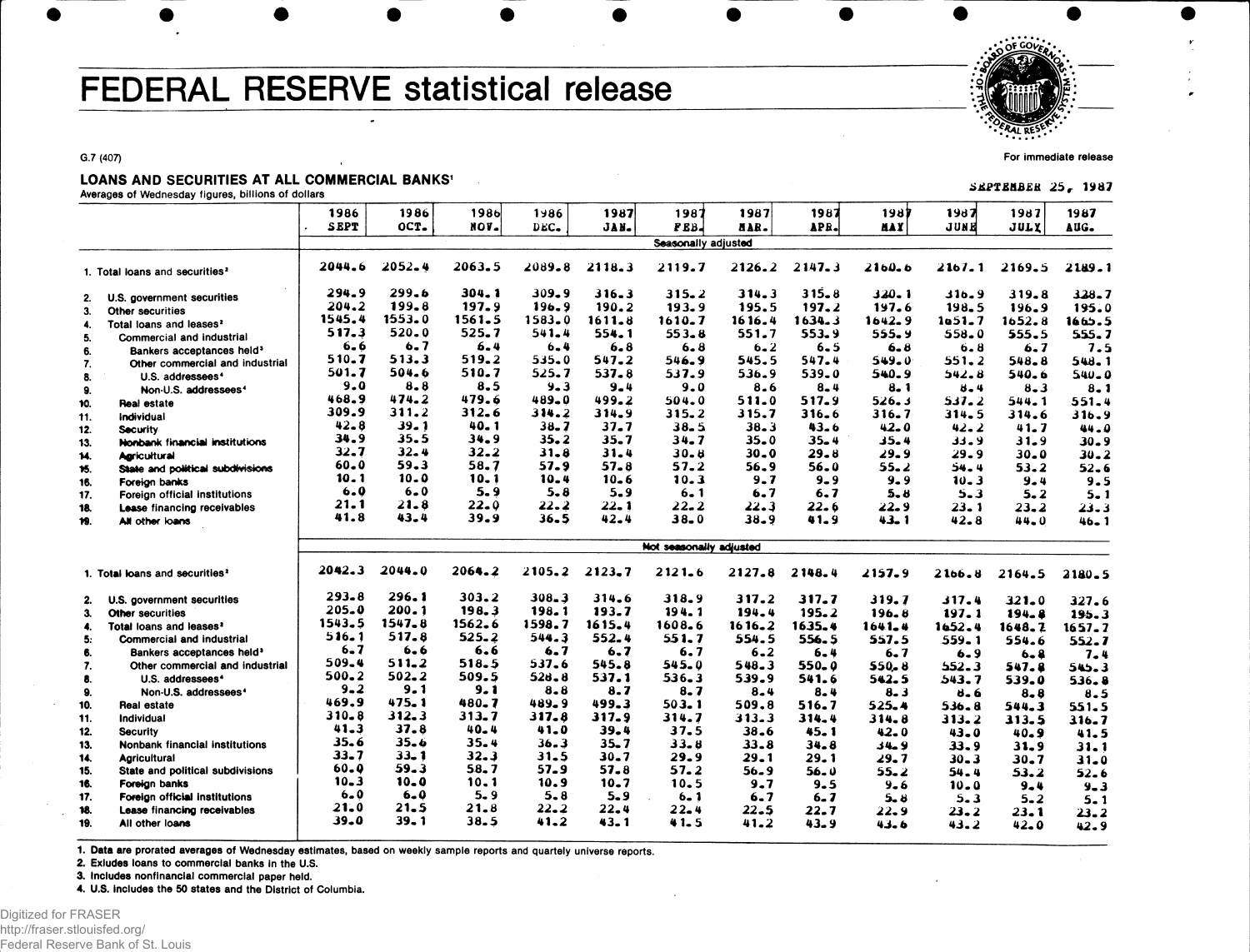#### **G.7 (407)A**

### LOANS AND SECURITIES AT DOMESTICALLY CHARTERED COMMERCIAL BANKS

|     | Averages of Wednesday figures, billions of dollars |             |            | 1986     | 1986      | 1987     | 1987      | 1987                    | 1987              | 1987       | 1987      | 1987      | 1987       |
|-----|----------------------------------------------------|-------------|------------|----------|-----------|----------|-----------|-------------------------|-------------------|------------|-----------|-----------|------------|
|     |                                                    | 1986        | 1986       | NOV.     | DEC-      | JAN.     | PEB.      | MAR.                    | APR.              | <b>BAY</b> | JUNE      | JULY      | AUG.       |
|     |                                                    | <b>SEPT</b> | OCT.       |          |           |          |           | Seasonally adjusted     |                   |            |           |           |            |
|     |                                                    |             |            | 1953.8   | 1974.0    | 1997.8   | 1999.2    |                         | $2001.7 - 2016.2$ | 2028.7     | 2033.9    | 2035.4    | $2051 - 7$ |
|     |                                                    | 1936.7      | $1943 - 0$ |          |           |          |           |                         |                   |            |           |           |            |
|     | 1. Total loans and securities                      |             | 290.9      | 295.7    | $301 - 1$ | 307.0    | $306 - 0$ | 304.7                   | $306 - 4$         | 310.4      | 307.3     | 309.6     | 317.6      |
|     |                                                    | 285.9       | $189 - 9$  | 188.1    | 186.6     | 179.0    | 181.8     | 182.8                   | 184.3             | 183.8      | 184.3     | 183.2     | 181.5      |
| 2.  | U.S. government securities                         | 194.6       | 1462.1     | 1470.0   | 1486.3    | 1511.8   | 1511.5    | 1514.2                  | 1525.6            | 1534.6     | 1542.3    | 1542.6    | 1552.7     |
| 3.  | Other securities                                   | 1456.3      | 452.0      | 457.0    | 468.8     | 479.3    | 477.4     | 473.9                   | 472.2             | 472.1      | 471.7     | 468.4     | 466.8      |
| 4.  | Total loans and leases                             | 451.4       |            | 2.4      | $2 - 4$   | $2 - 7$  | 2.6       | $2 - 4$                 | $2 - 4$           | $2 - 4$    | $2 - 4$   | $2 - 3$   | 2.4        |
| 5.  | Commercial and industrial                          | 2.4         | $2 - 4$    |          | 466.5     | 476.7    | 474.8     | 471.4                   | 469.8             | 469.7      | 469.3     | 466.1     | 404.4      |
| 6.  | <b>Bankers acceptances held</b>                    | 449.0       | 449.6      | 454.6    | 463.1     | 473.1    | 471.4     | 467.8                   | 466.4             | 466.1      | 465.9     | 463.0     | 461.2      |
| 7.  | Other commercial and industrial                    | 445.0       | 445.8      | 450.9    | $3 - 4$   | 3.5      | 3.4       | 3.7                     | 3. 4              | 3.6        | $3 - 4$   | $3 - 1$   | $3 - 1$    |
| 8.  | U.S. addressees                                    | 4.0         | $3 - 8$    | 3. 7     |           | 492.4    | 497.5     | 504.4                   | 511.1             | 519.3      | $530 - 1$ | $536 - 8$ | 543.8      |
| 9.  | Non-U.S. addressees                                | 462.7       | 468_0      | 473.0    | 482.0     | 314.6    | 314.8     | 315.4                   | 316.3             | 316.4      | 314.2     | 314.3     | 316.6      |
| 10. | Real estate                                        | 309.6       | 310.9      | 312.3    | 313.8     |          | 35.7      | 35.7                    | $39 - 4$          | 38.5       | $39 - 8$  | $39 - 4$  | 41.6       |
| 11. | Individual                                         | $39 - 6$    | $36 - 1$   | 37.1     | 35.4      | 34.3     | 29.9      | 30.3                    | 30.9              | 30.9       | 29.8      | 27.8      | 26.7       |
| 12. | <b>Security</b>                                    | $31 - 7$    | 32.2       | 31.5     | 31.3      | 30.9     |           | 30.0                    | 29.8              | $29 - 9$   | $29 - 9$  | 30.0      | 30.2       |
| 13. | Nonbank financial institutions                     | $32 - 7$    | $32 - 4$   | 32.2     | $31 - 8$  | 31.4     | $30 - 8$  | 56.9                    | 56.0              | 55.2       | 54.4      | 53.2      | $52 - 6$   |
| 14. | <b>Agricultural</b>                                | 60.0        | 59.3       | 58.7     | 57.9      | 57.8     | 57.2      |                         | $5 - 2$           | 5.3        | $5 - 6$   | 5.0       | $5 - 2$    |
| 15. | State and political subdivisions                   | 5.5         | $5 - 6$    | $5 - 6$  | $6 - 0$   | $6 - 1$  | 6.0       | 5.5                     | $3 - 3$           | $3 - 3$    | $3 - 3$   | $3 - 2$   | $3 - 2$    |
| 16. | Foreign banks                                      | 3.4         | 3.5        | 3.5      | 3.4       | 3.5      | $3 - 5$   | 3.5                     |                   |            | $23 - 1$  | $23 - 2$  | $23 - 3$   |
| 17. | Foreign official institutions                      | $21 - 1$    | 21.8       | 22.0     | $22 - 2$  | 22.1     | 22.2      | 22.3                    | 22.6              | 22.9       | 40.5      | $41 - 1$  | 42.9       |
| 18. | Lease financing receivables                        | 38.7        | $40 - 2$   | 37. 1    | 33.6      | $39 - 2$ | 36.4      | $36 - 2$                | 38.9              | 41.0       |           |           |            |
| 19. | All other loans                                    |             |            |          |           |          |           |                         |                   |            |           |           |            |
|     |                                                    |             |            |          |           |          |           | Not seasonally adjusted |                   |            |           |           |            |
|     |                                                    | 1934.1      | 1935.3     | 1954.1   | 1985.4    | 2001-8   | 2000.1    | 2001.7                  | 2017.5            | $2028 - 2$ | 2035.1    | 2033.0    | 2046.2     |
|     | 1. Total loans and securities                      |             |            |          |           |          |           |                         |                   |            |           |           |            |
|     |                                                    | 285.2       | 287.5      | 295.1    | 299.3     | 305.0    | 309.1     | $307 - 1$               | 308.1             | $309 - 8$  | 307.7     | 311.3     | 317.4      |
| 2.  | U.S. government securities                         | 194.8       | $190 - 1$  | 188.5    | 187.8     | 182.6    | 182.3     | 182.0                   | 182.8             | 183.4      | 183.2     | $180 - 8$ | 181.5      |
| 3.  | Other securities                                   | 1454.0      | 1457.8     | 1470.5   | 1498.3    | 1514.2   | 1508.8    | 1512.6                  | 1526.6            | 1535.0     | 1544.2    | 1540.9    | 1547.3     |
| 4.  | <b>Total loans and leases</b>                      | 449.7       | 450.3      | 455.8    | 469.6     | 477.2    | 475.4     | 475.0                   | 474.7             | 475.2      | 473.7     | 469.1     | 465.6      |
| 5.  | Commercial and industrial                          | $2 - 3$     | $2 - 4$    | $2 - 5$  | 2.5       | 2.6      | 2.6       | 2.5                     | $2 - 3$           | $2 - 4$    | 2.4       | 2.3       | 2.3        |
| 6.  | Bankers acceptances held <sup>3</sup>              | 447.4       | 447.9      | 453.3    | 467.1     | 474.6    | 472.8     | 472.5                   | 472.3             | 472.8      | 471.3     | 466.8     | 463.3      |
| 7.  | Other commercial and industrial                    | 443.5       | 444.0      | 449.2    | 463.3     | 471.0    | 469.2     | 469.1                   | 469.0             | 469.6      | 468.2     | 463.8     | $460 - 3$  |
| 8.  | U.S. addressees <sup>4</sup>                       | 4.0         | $3 - 9$    | 4.0      | $3 - 8$   | 3.7      | 3.7       | $3 - 4$                 | $3 - 3$           | $3 - 2$    | 3.1       | $3 - 0$   | 3. 1       |
| 9.  | Non-U.S. addressees <sup>4</sup>                   | 463.6       | 468.9      | 474.1    | 482.9     | 492.5    | 496.6     | 503.2                   | 509.9             | 518.5      | 529.7     | 537.0     | 544.0      |
| 10. | <b>Real estate</b>                                 | 310.5       | 312.0      | 313.4    | 317.5     | 317.5    | 314.4     | 313.0                   | 314.1             | 314.4      | 312.8     | 313.2     | 316.4      |
| 11. | Individual                                         | 38.0        | 35.1       | 37.7     | 36.9      | 35.6     | 34.8      | 35.8                    | 40.9              | $38 - 9$   | 40.6      | $38 - 8$  | $39 - 4$   |
| 12. | Security                                           | $32 - 2$    | 32.1       | 31.7     | 31.8      | $31 - 1$ | 29.5      | 29.5                    | 30.4              | 30.6       | $29 - 9$  | 27.9      | $27 - 0$   |
| 13. | Nonbank financial institutions                     | 33.7        | $33 - 1$   | 32.3     | 31.5      | 30.7     | 29.9      | 29. 1                   | 29. 1             | 29.7       | 30.3      | 30.7      | 31.0       |
| 14. | <b>Agricultural</b>                                | 60.0        | 59.3       | $58 - 7$ | 57.9      | 57.8     | 57.2      | 56.9                    | 56.0              | 55.2       | 54.4      | 53.2      | $52 - 6$   |
| 15. | State and political subdivisions                   | $5 - 5$     | $5 - 5$    | $5 - 6$  | $6 - 3$   | $6 - 2$  | 6.1       | 5.4                     | 5.1               | 5.2        | $5 - 5$   | $5 - 2$   | $5 - 0$    |
| 16. | Foreign banks                                      |             | 3.5        | $3 - 5$  | 3.4       | $3 - 5$  | $3 - 5$   | 3.5                     | $3 - 3$           | 3.3        | $3 - 3$   | $3 - 2$   | 3.2        |
| 17. | Foreign official institutions                      | 3.4         |            | 21.8     | 22.2      | $22 - 4$ | 22.4      | 22.5                    | 22. 7             | 22.9       | $23 - 2$  | 23. 1     | 23.2       |
| 18. | Lease financing receivables                        | 21.0        | 21.5       |          | 38.4      | 39.7     | $38 - 8$  | 38.5                    | 40.5              | 41.1       | $40 - 7$  | 39.5      | $40 - 0$   |
| 19. | All other loans                                    | $36 - 4$    | 36.5       | 36.0     |           |          |           |                         |                   |            |           |           |            |
|     |                                                    |             |            |          |           |          |           |                         |                   |            |           |           |            |

1. Deta are provated averages of Wednesday estimates for domestically chartered insured banks, based on weekly sample reports and quarterly universe reports.

**2. Exludes loans to commercial banks In the U.S.**

**3. Includes nonflnanclal commercial paper held.**

**4. U.S. includes the 50 states and the District of Columbia.**

Digitized for FRASER http://fraser.stlouisfed.org/ Federal Reserve Bank of St. Louis

 $\Delta_{\rm{eff}}$  .